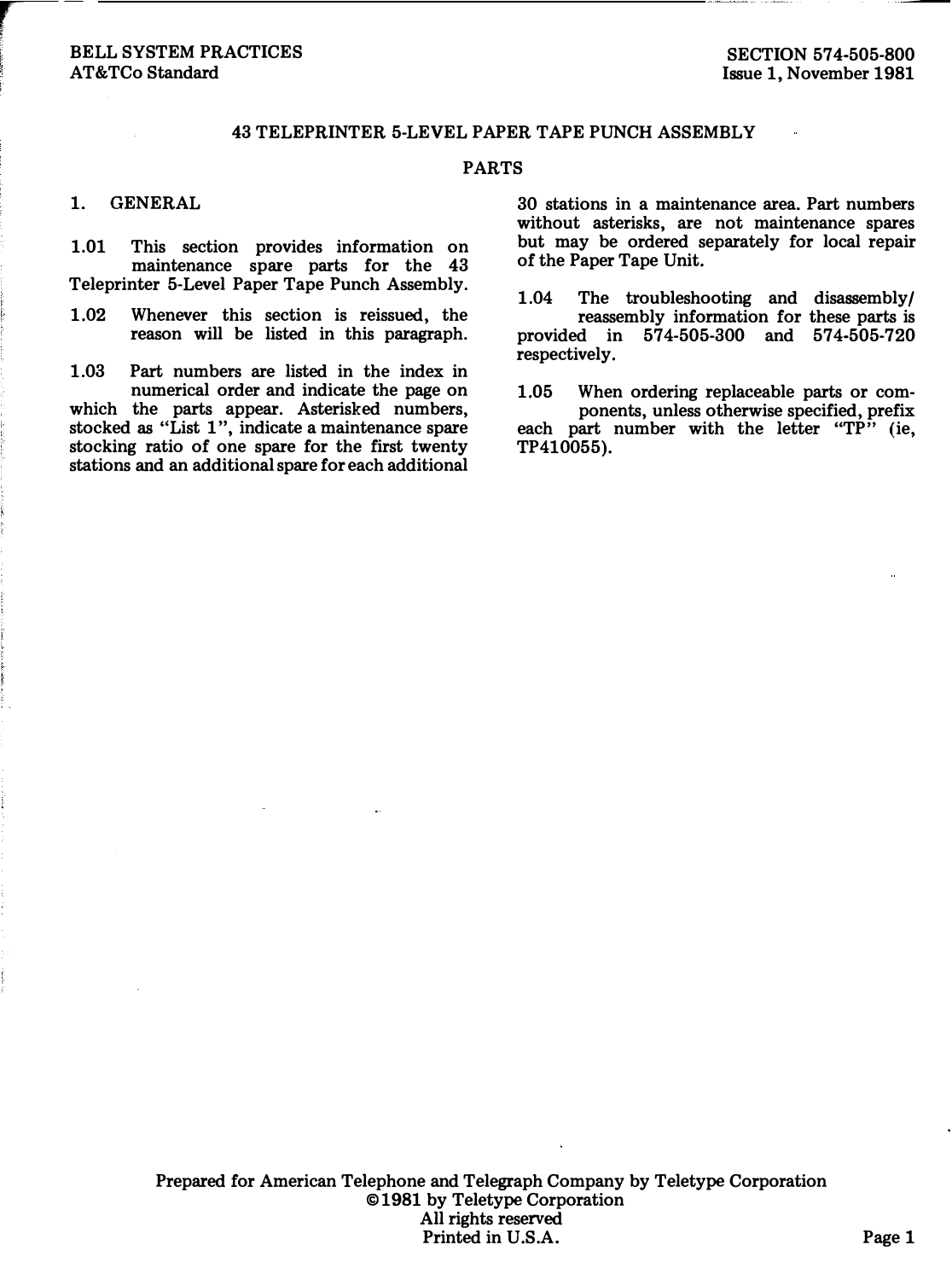$2.$ **PARTS** 



Punch Mechanism and Drive Shaft Area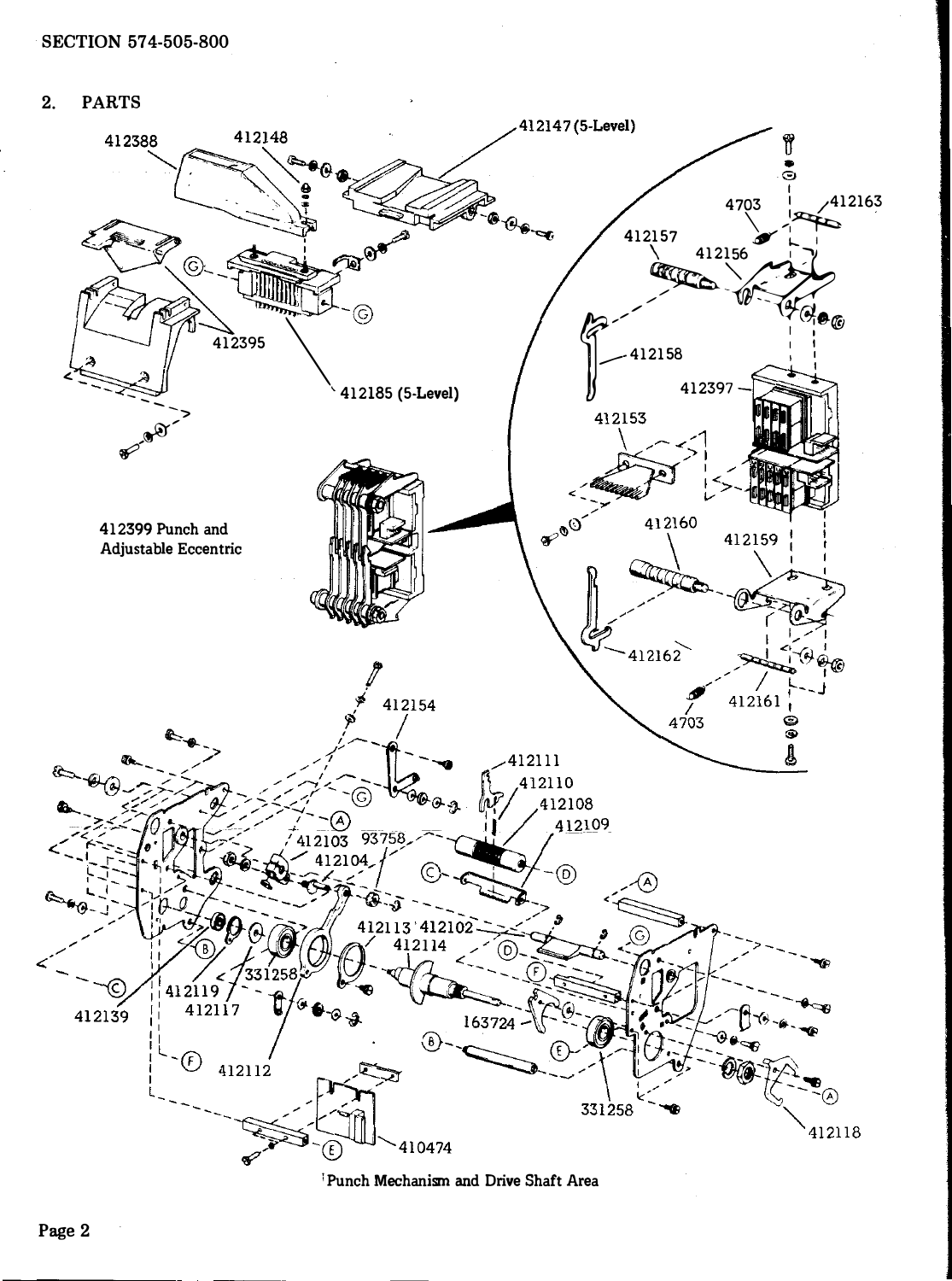

Transport Assembly